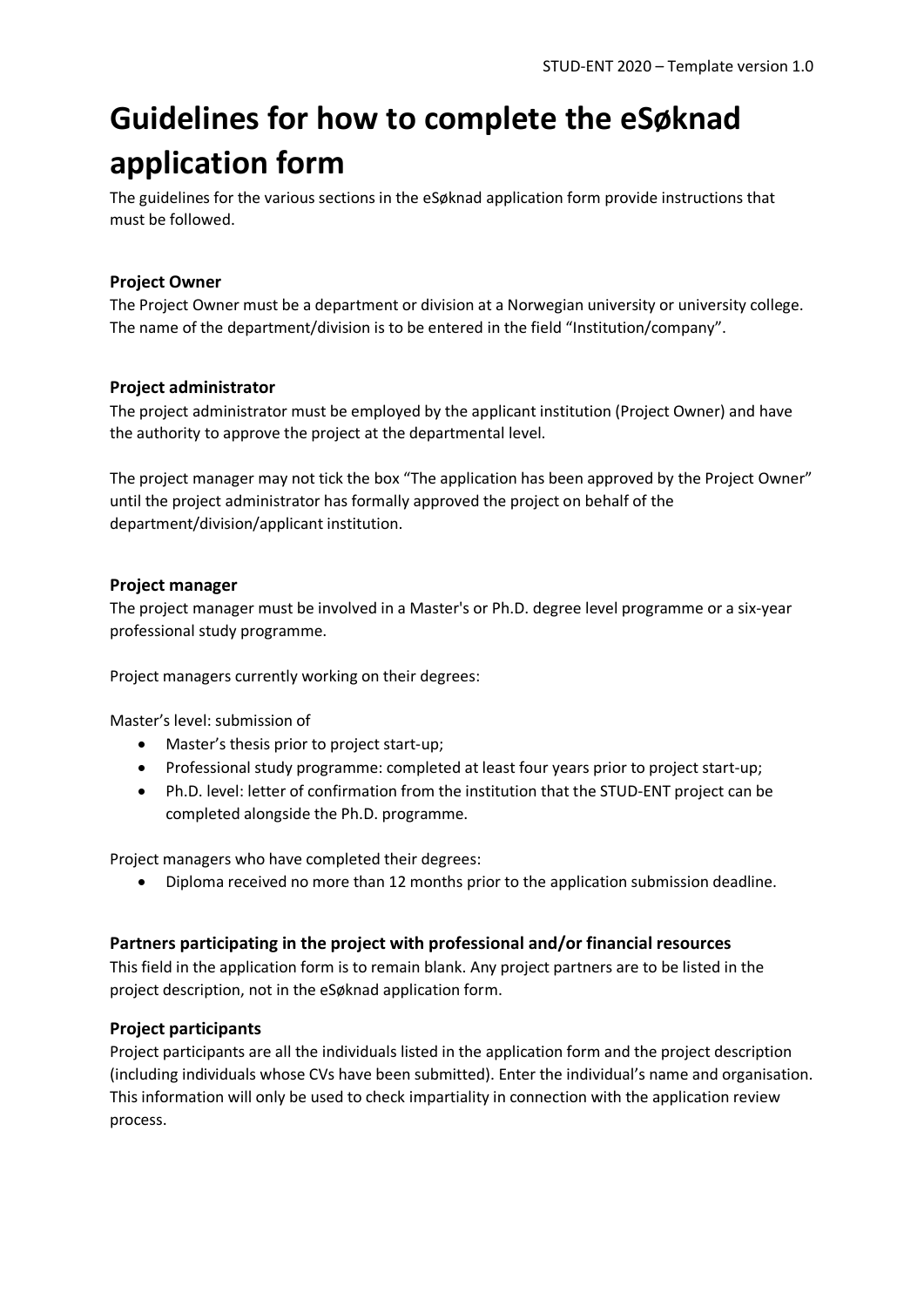# **Project title**

The project title should have the following structure: "Name of established/planned limited company – Very brief description of product/service process"; e.g. ALVA Industries AS – Low-weight, highefficiency electric motors for the transport industry.

Please note that the project title will be included in the list of all grant applications under processing that is made publicly available on the Research Council website.

## **Primary and secondary objectives of the project**

The primary objective of the project should be formulated as a brief, concrete description of what will be achieved during the project period and how this will promote moving to the next step in the realisation of the business idea (cf. item 3 in the project description). The secondary objectives are to reflect the most important milestones of the project (cf. item 3 in the project description).

# **Project summary**

The project summary must include a brief description summarising:

- − The business idea. (Maximum 4–5 sentences describing the customer's situation and current challenge/problem, the proposed solution and why this solution is better than existing solutions on the market.)
- − The research results or knowledge the students have obtained through the studies on which the project is based.
- − The purpose of the project and the most important challenges to be resolved in the course of the project period.
- − Relevant expertise possessed by the core team and an explanation of why the team members want to devote their efforts to entrepreneurship and the business idea.
- − The contributions from the educational institution and how these will help to enable the project to achieve its targets.
- − What Research Council funding will potentially mean for the project.

Please note that the project summary will be made publicly available if the grant application is approved for funding. The text provided should therefore be suitable for public access, and should be comprehensible to professionals and non-professionals alike.

#### **Outcomes and impacts**

Brief summary of the most important outcomes and impacts that the project may have for society (cf. item 2 in the project description). For example:

- − Areas for commercial application and the markets that the project is targeted towards;
- − The financial potential of the project;
- − Potential positive and negative societal and environmental impacts of the product/process/service.

#### **Funding scheme - supplementary info from applicant**

In the fields "Topic" and "Classification of scientific disciplines" list the topics and disciplines that are most closely affiliated with the project (maximum 5). For interdisciplinary projects it is important to select the most important disciplines first.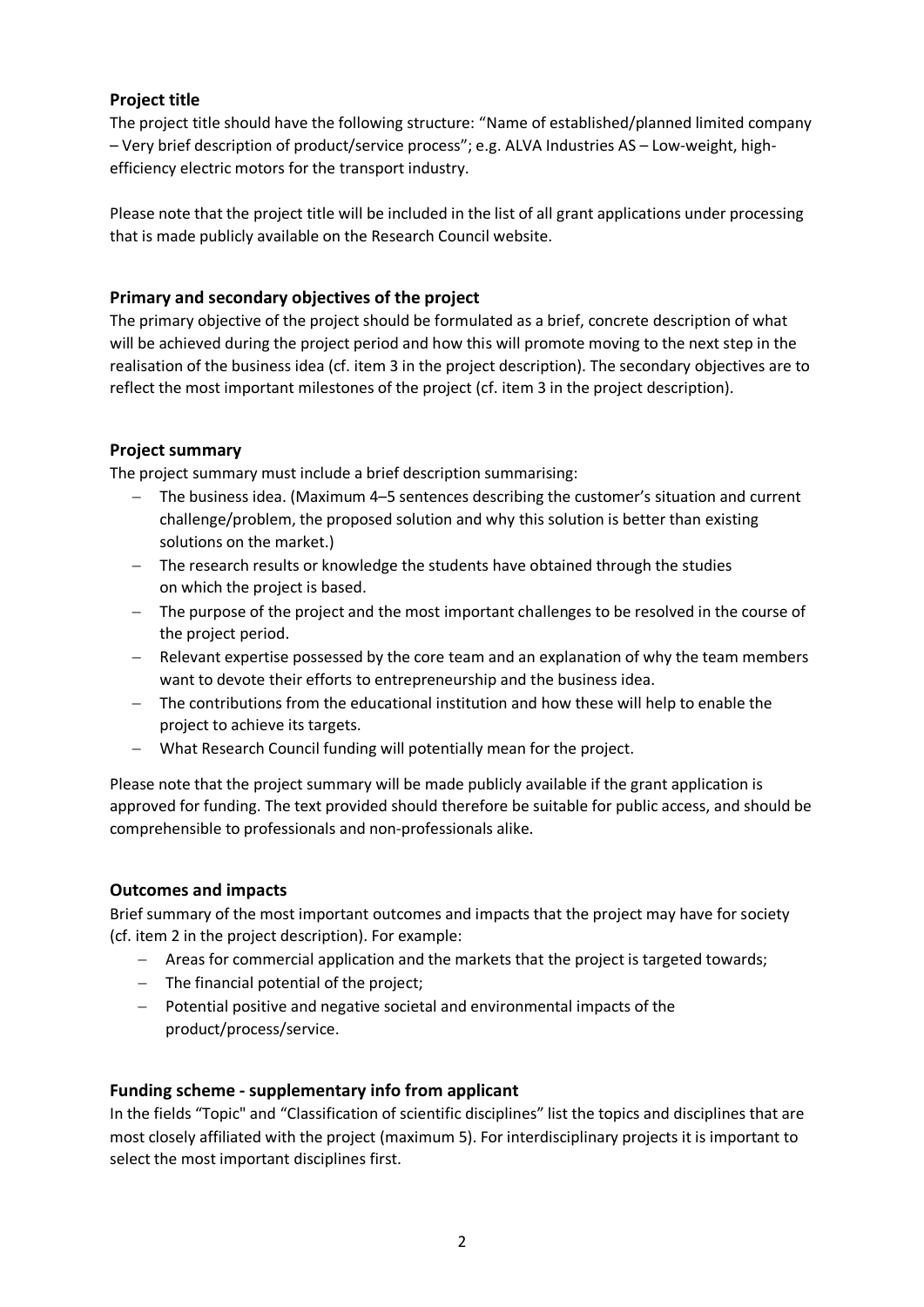#### **Progress plan**

As a general rule, the project start date is to be planned for 1 June and the project to have a duration of one year. If this is not possible, the grant application must clearly explain why the project's start date and duration will be different.

The progress plan in the eSøknad application form must include the key milestones listed in the project description, but in an abridged version. Please note that the activities associated with the various milestones are not to be entered in the application form.

#### **Dissemination of project results**

It is not necessary to draw up a dissemination plan for the project.

# **General information about the budget**

The budget must reflect the actual funding and the actual project costs to be incurred during the project period, and these costs must also be identifiable in the company accounts. Funding to cover these costs must therefore comprise either planned STUD-ENT funding or funding that has already been pledged by/received from other funding sources. Please note that the costs which are planned financed by other funding sources are not to be listed in the budget in cases where the application/request for funding has not yet been clarified. If the project has received funding, or has been pledged funding, from other public or private actors than the Research Council, then the total project costs may exceed the amount of funding sought under the STUD-ENT scheme.

Disbursements from the Research Council will generally take place in instalments and the project budget must be planned accordingly.

- **First disbursement:** will be paid out after the contract with the Research Council has been signed. The amount disbursed corresponds to anticipated expenditures for the first budget year, limited to a maximum of six months of the year of start-up.
- **Second disbursement:** will be carried out in the beginning of the second budget year. The amount is the same as for the first disbursement minus 20 per cent, which will be held back until the final report is delivered and approved.
- The remainder will be disbursed after the final report and project accounts for the second budget year have been submitted and approved.

#### **Cost plan**

- − "Payroll and indirect expenses" must be the actual salary that is paid out. In-kind resources do not comprise a cost for the company, and are not to be entered in the budget table. Indirect expenses include e.g. employer's national insurance contributions, holiday pay, pension schemes, rent for office or incubator space, IT, telephones, other administrative services relating to personnel and finances, etc.
- − "Procurement of R&D services" refers to costs for procurement of services from universities, university colleges and research institutes, including e.g. access to laboratories and testing facilities, assistance in carrying out tests and conducting surveys, and scientific advisory services.
- − "Equipment" refers to costs for procurement and operation of equipment.
- − "Other operating expenses" are costs that are necessary for the execution of the project but that do not belong under the cost categories above, e.g. IPR-related costs, project-related travel and accommodation costs, advisory services and project-specific dissemination activities.
- − The following must be described in the specification field for the "Cost plan":